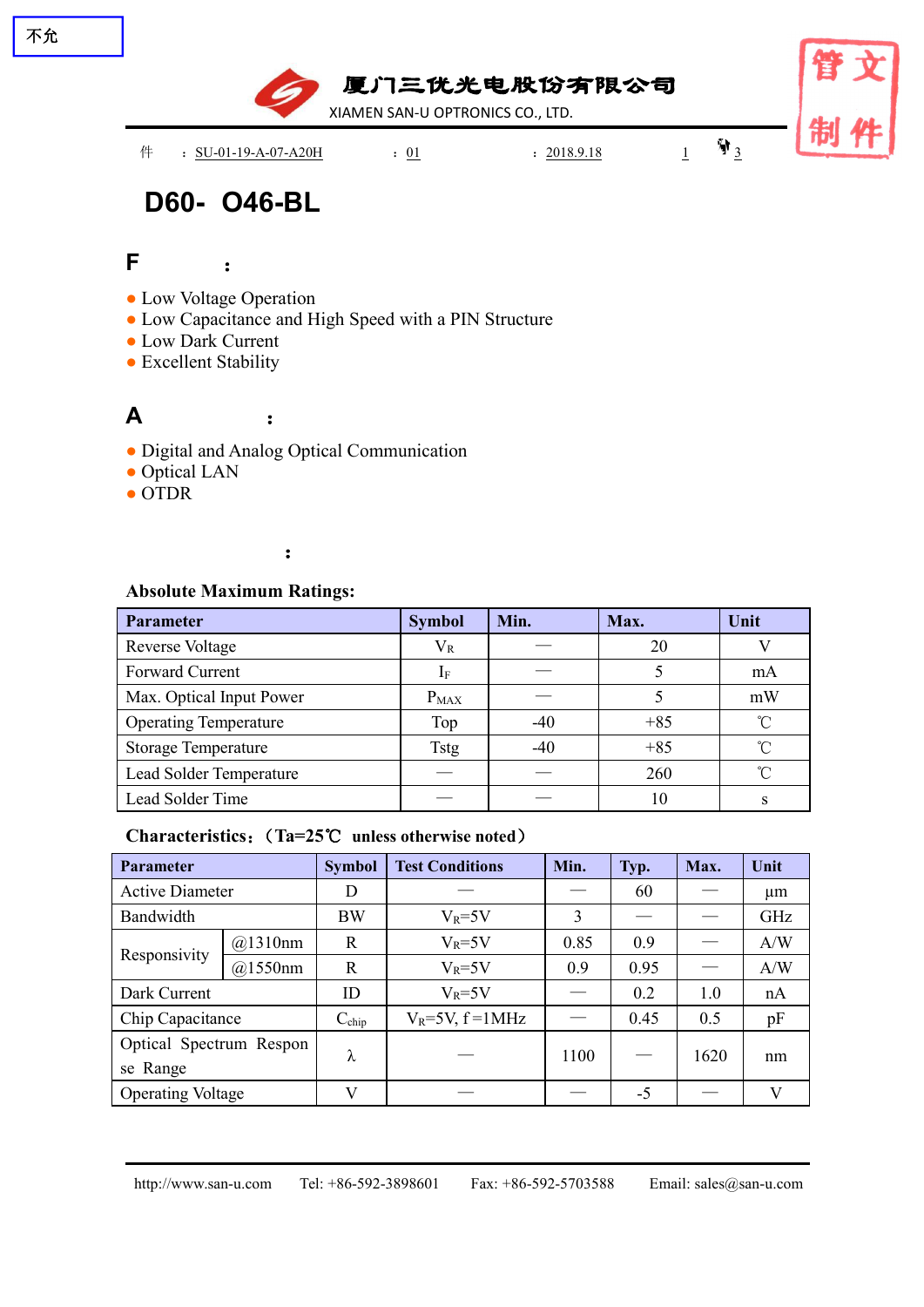厦门三优光电股份有限公司 XIAMEN SAN-U OPTRONICS CO., LTD. 件 : <u>SU-01-19-A-07-A20H</u> : <u>01</u> : 2018.9.18 2 射<sub>3</sub> **M D A :**  $L_1 \pm 1.00$  $H_1 \pm 0.20$ Type A Type B Type C CASE  $PD PD+$  $PD PD-$ ਇ−⊲  $\rm \odot$  $PD+$  $PD<sub>1</sub>$ CASE  $PD+$ PD.

**L :**

| Product name          | $\Phi_1$ (mm) | $\Phi_2$ (mm) | $H_1$ (mm) | $L_1$ (mm) | Received light form  |
|-----------------------|---------------|---------------|------------|------------|----------------------|
| PD60-TO46-BL(High)-A  | 5.4           | 4.7           | 3.75       | 14         |                      |
| PD60-TO46-BL(High)-B  | 5.4           | 4.7           | 3.75       | 14         | Divergent            |
| PD60-TO46-BL(High)-C  | 5.4           | 4.7           | 3.75       | 14         |                      |
| PD60-TO46-BL(Short)-A | 5.4           | 4.7           | 3.35       | 14         | light&Parallel light |
| PD60-TO46-BL(Short)-B | 5.4           | 4.7           | 3.35       | 14         |                      |
| PD60-TO46-BL(Short)-C | 5.4           | 4.7           | 3.35       | 14         |                      |

Standard and custom designs to suit your systems.